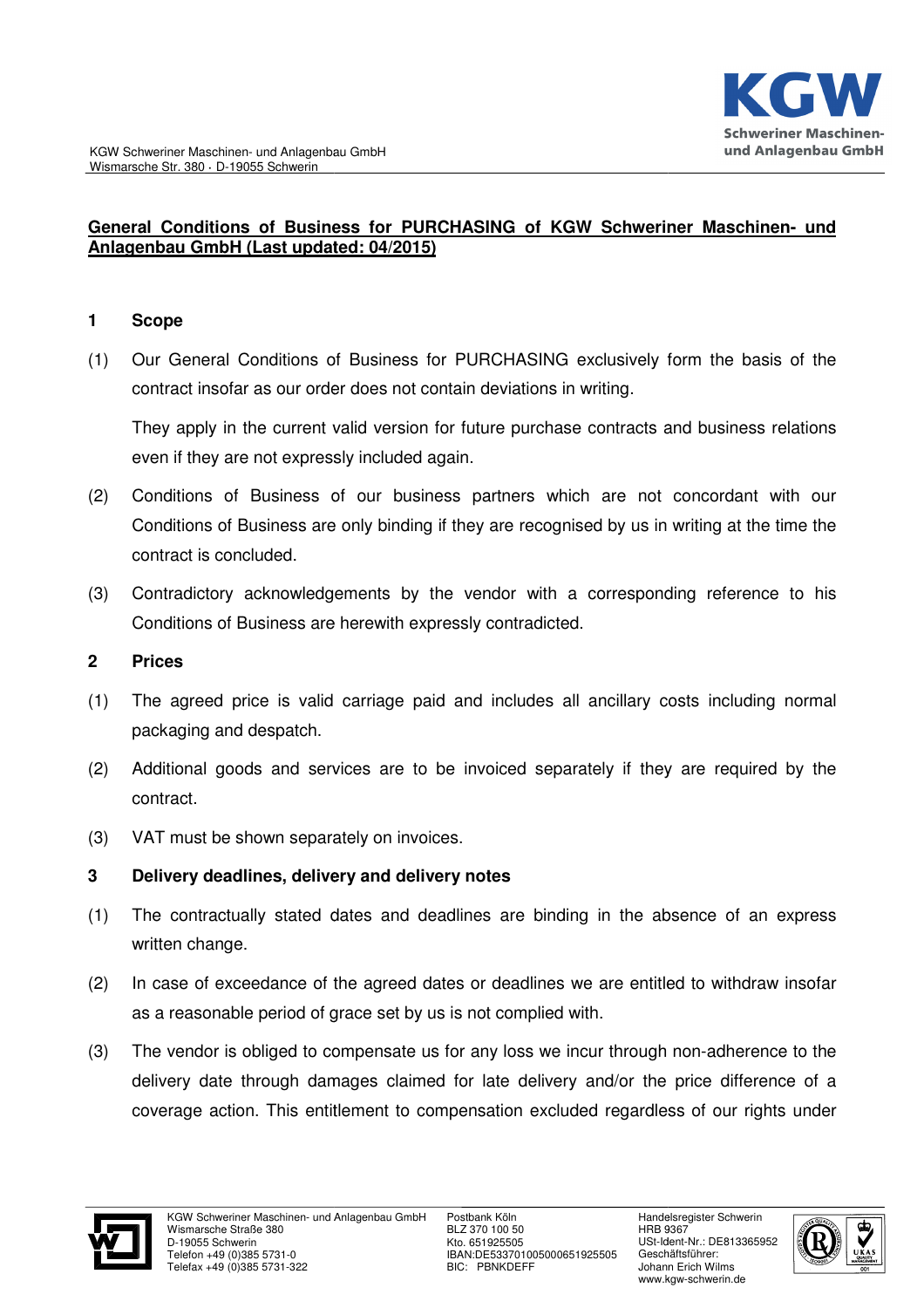

(2) insofar as the exceedance of the delivery time is cause by an unavoidable event. We advise the vendor that the loss caused by delayed delivery can be considerable considerable because we are in danger of having to pay large compensation claims and contractual penalties penalties in case of exceedance of delivery dates we have undertaken to honour honour.

- (4) Ownership of the delivery item passes to us when it is paid for.
- (5) Goods are to be despatched to the address stated in the contract taking into account the following regulations:

All wagonloads sent to us are to be despatched in accordance with German Federal Railways regulations. A packing slip or delivery note stating the precise contents and also our order number is to be enclosed with all deliveries. The weights determined by our weighers are decisive for payment of the invoice. Insofar as delivery is not carriage paid, the vendor is to select the cheapest means of shipment making use of all special tariffs, the most favourable means of transport and the expedient information on the waybill. Separate advice of despatch and invoices in triplicate for each order should be sent to us on the day the goods are despatched. Collective billing is not permitted. Brands, numbers and other precise descriptions of the shipments are to be included on all invoices and in all correspondence whilst also stating our order and supplier number. The invoice must also contain the following information:

- a) The day of delivery or the period for the miscellaneous performance
- b) The fee for delivery or other performance
- c) The tax due on the fee. The invoice may only contain one tax rate.

If the goods go to a recipient other than ourselves, notification of despatch is also to be sent to this recipient in the same way. If the goods go to a recipient other than ourselves, notification of despatch is also to be sent<br>to this recipient in the same way.<br>(6) We are entitled to reject goods and services for not being as provided for in the cont

- they do not correspond to our regulations. Even if we accept delivery we can invoice the they do not correspond to our regulations. Even if we accept delivery we<br>vendor for costs which we incur through non-observance of the regulations.
- (7) If the price is calculated by weight, the weight determined by our weigher on regularly tested scales is regarded as having been supplied.



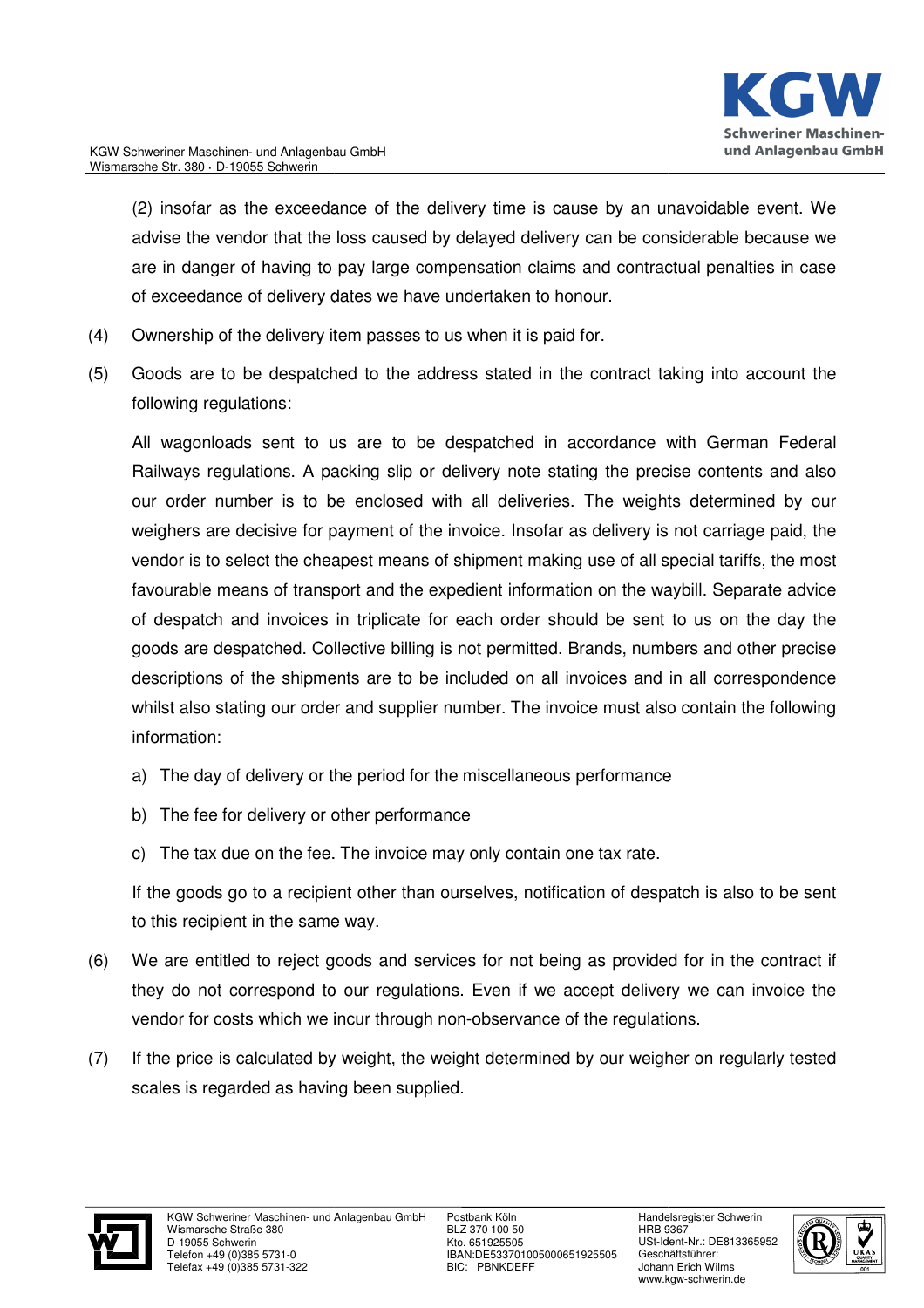

(8) If papers are to be submitted in accordance with the contract – test results, carrier's receipt etc. – the delivery is regarded as having been made if these papers are in our possession in the quantities we desired.

## **4 Contractual penalty**

- (1) Should the contractually agreed delivery dates or deadlines not be adhered to and the vendor is responsible for the delay, the vendor is obliged to pay us a contractual penalty to the value of 1% of the total order value for each calendar week of part thereof by which the delivery deadline is exceeded.
- (2) Even without reservations on receipt, the contractual penalty can still be demanded within two months after delivery and at least up to the final payment payment.
- (3) The contractual penalty is at most 5% of the order value.

#### **5 Warranty and liability for defects**

- (1) The vendor guarantees that the products are free of manufacturing and material defects.
- 2) The warranty begins on the day of delivery.
- (3) Insofar as nothing contradictory has been agreed, the warranty deadline is one year subject to subsequent regulation. It begins with receipt of the delivery item and ends on expiry of the warranty period for the final product in which the delivery item was installed and at the end of two years after receipt at the latest latest.
- (4) Obvious deficiencies in quality and quantity as well as obviously incorrect deliveries will be reported to the vendor without delay.
- (5) Defects of the aforementioned kind which are not obvious and deliveries which are not obviously incorrect will be reported to the vendor as soon as they become apparent.
- (6) The warranty period is suspended for the period between when a defect is reported and when it is rectified.
- (7) In case the product supplied does not correspond to the warranty, we may do any of the following at our discretion regardless of any legal rights:
	- a) demand replacement delivery free of charge



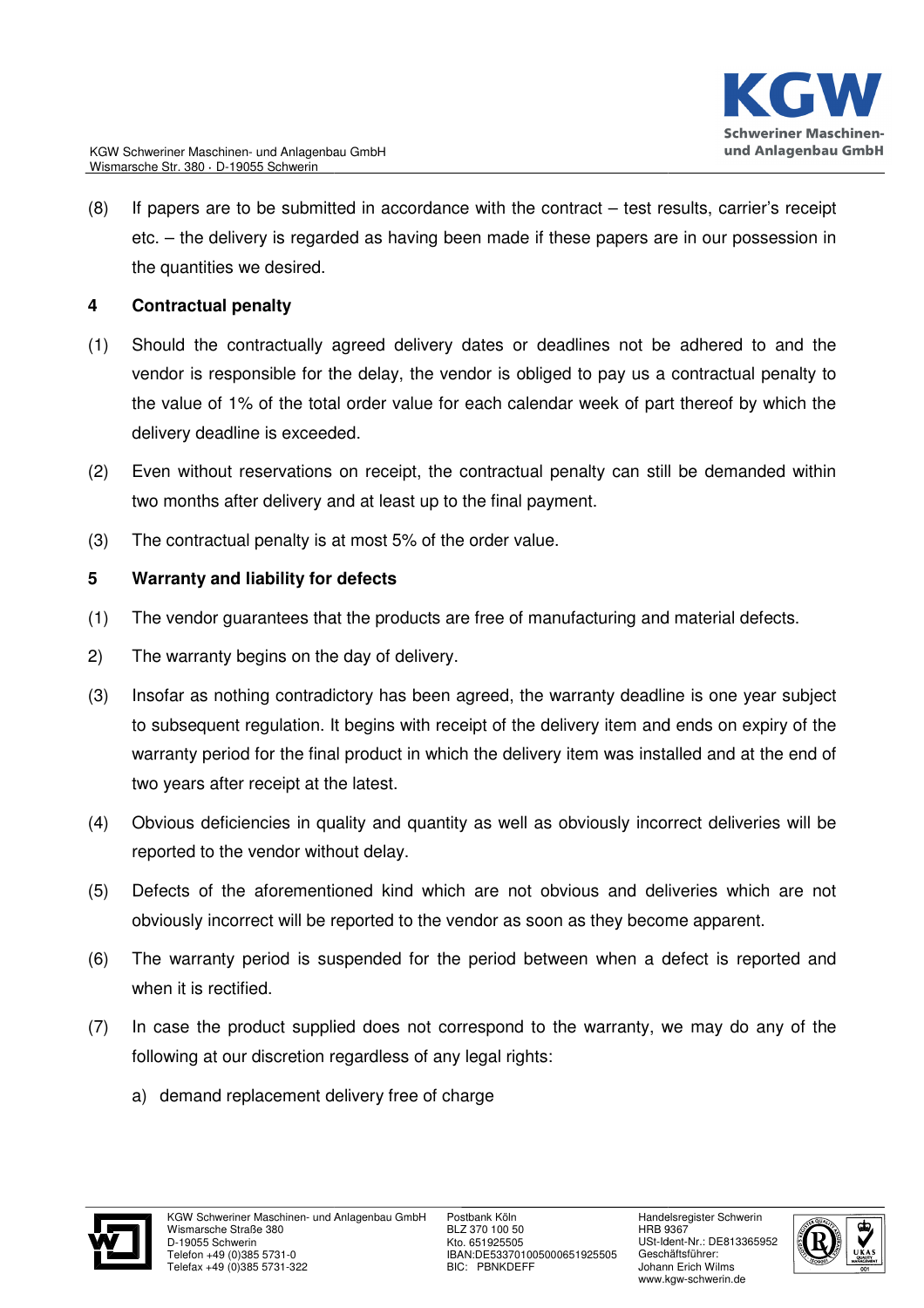- b) declare redhibitory action
- c) rectify the defect ourselves or have it rectified by a third party at the vendor's expense, in urgent cases without informing the vendor beforehand
- d) demand a price reduction.
- (8) The vendor must rectify the reported defects without delay, or within an appropriate deadline in the case of complicated defects, but in any case within three weeks at the most.

## **6 Payments**

- (1) The purchase price becomes due as follows after delivery according to the contract and receipt of the invoice in accordance with the contract.
	- with a discount of 2% if payment is made within 14 days after receipt of the invoice according to the contract.
	- Net if payment is made within 30 days after receipt of the invoice according to the contract.
- (2) Payment is made in cash or with bills of exchange or own accepted bills at our discretion discretion.
- (3) In case of premature delivery, which is permitted only with our express agreement, we reserve the right to make payment by the agreed deadline.
- (4) Exclusion of setoff against us is legally void.
- (5) Assignment of claims against us is only permissible with our written consent consent.

# **7 Proprietary rights**

- (1) The vendor is liable for all losses and penalties we incur because the use, installation or sale of the delivered item infringes third-party proprietary rights. We can obtain licences from the owner of the proprietary rights to minimise the loss.
- (2) Deliveries to third parties may not be made on the basis of our specifications, drawings, samples, models or other documents even if moulds, templates etc. have been obtained by the vendor. The vendor may no longer use these specific appliances to manufacture identical goods or allocate them to others. He shall destroy the appliances at our request.